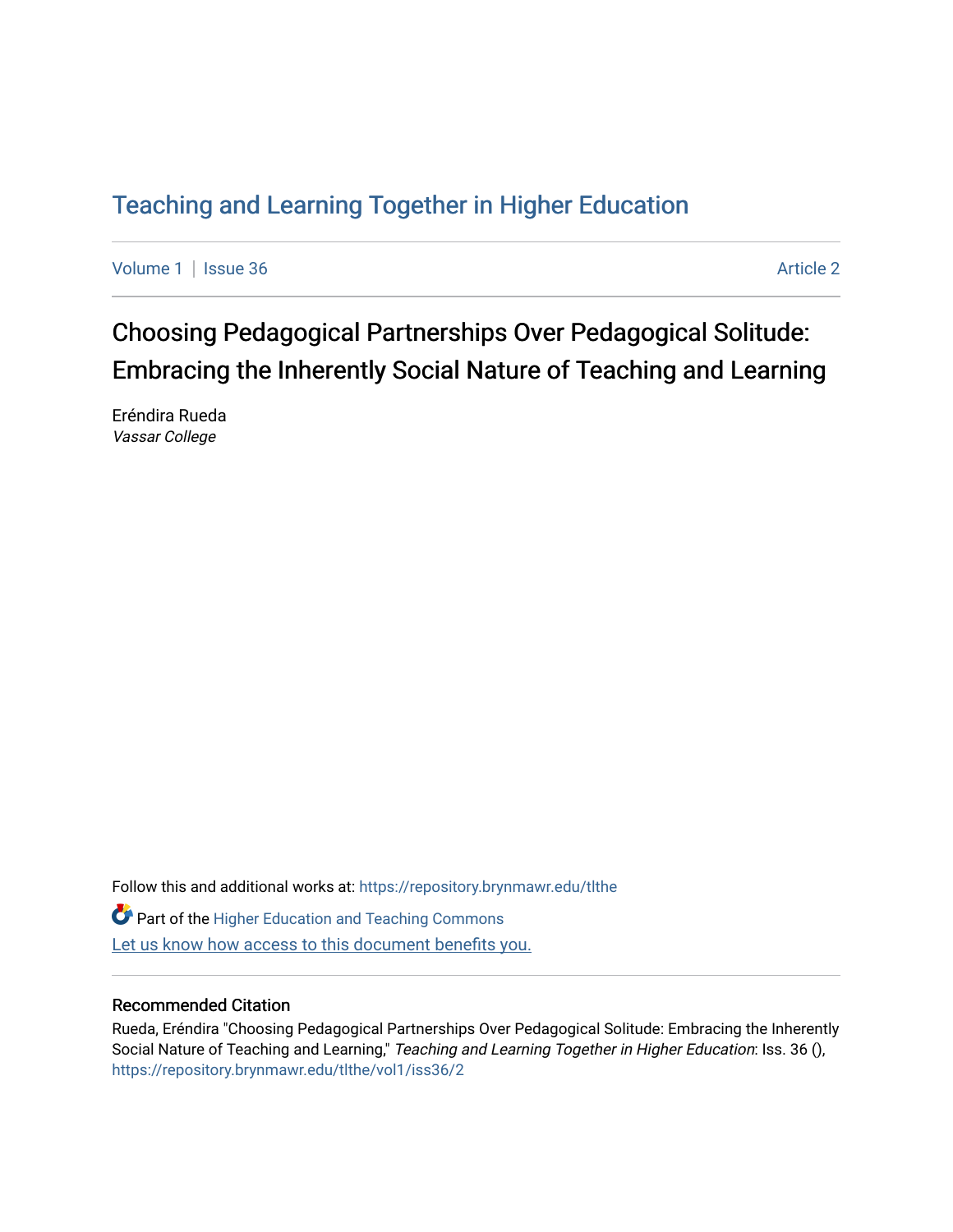#### **CHOOSING PEDAGOGICAL PARTNERSHIPS OVER PEDAGOGICAL SOLITUDE: EMBRACING THE INHERENTLY SOCIAL NATURE OF TEACHING AND LEARNING**

#### *Eréndira Rueda, Associate Professor of Sociology, Vassar College*

In the spring of 2020, I was one of four Vassar faculty members piloting a new faculty-student pedagogical partnership program called Student Teacher Engaged Pedagogical Partnership (STEPP). We modeled this effort after the SaLT program at Bryn Mawr and Haverford Colleges (Bala, 2021; Cook-Sather et al., 2019). The program allowed each of us to partner with a student, whose role was to sit in on our classes, observe, and engage with us in critical reflection about teaching and learning. The pilot provided faculty and student partners with opportunities to engage in dialogue about teaching and learning that we would not otherwise have, given the "pedagogical solitude" that college faculty commonly experience (Shulman, 1993). Our student partners helped us reflect on what we were doing and why, what our goals were for our classes, and whether or not our efforts in class were effective. Our hopes for the pilot were simple: that these partnerships would help us refine our teaching and strengthen our engagement with students by helping us identify what was going well in classroom settings and dynamics, and what could use some work.

As is often the case, life can upend our best laid plans, and that spring it was a global pandemic that forced us to recalibrate significantly. As the COVID-19 pandemic brought the U.S. educational system to a grinding halt, those of us involved in the STEPP pilot had to figure out how to proceed with our partnerships, while simultaneously scrambling to pivot from a "high touch" residential educational model to an entirely on-line model. As we did so, the pandemic highlighted a truth about teaching and learning that often goes unacknowledged: that at their best and most effective, teaching and learning are inherently social phenomena rooted in processes of collaboration and interdependence.

#### **Learning with and from Students: Collaborative Research, Course Design, and Teaching**

As an extrovert who thrives on collaboration with others, I had an intuitive sense of this truth before I came across scholarship on teaching and learning that validated my sense that I learn better, teach better, and feel more engaged with research when I am doing those things in dialogue, reflection, and collaboration with others. Since becoming a tenured member of the faculty at Vassar, it has felt easier to take the kinds of risks with teaching that I have wanted to take given that course evaluations no longer loom overhead with the same kind of weight as they did at the pre-tenure stage of my career.

Over the last few years, I have been able to shift my pedagogical approach to one that is far more collaborative—and therefore more student-centered—than when I joined the Vassar faculty as an assistant professor fresh out of graduate school. This shift began, in large part, when I invited first generation and/or low-income Vassar students to conduct participatory action research (Rueda et al., 2017). Working alongside students to understand the experiences of first generation low-income students at Vassar yielded a much-needed student perspective on the matter, not only by giving students the ability to share and control their own narratives, but also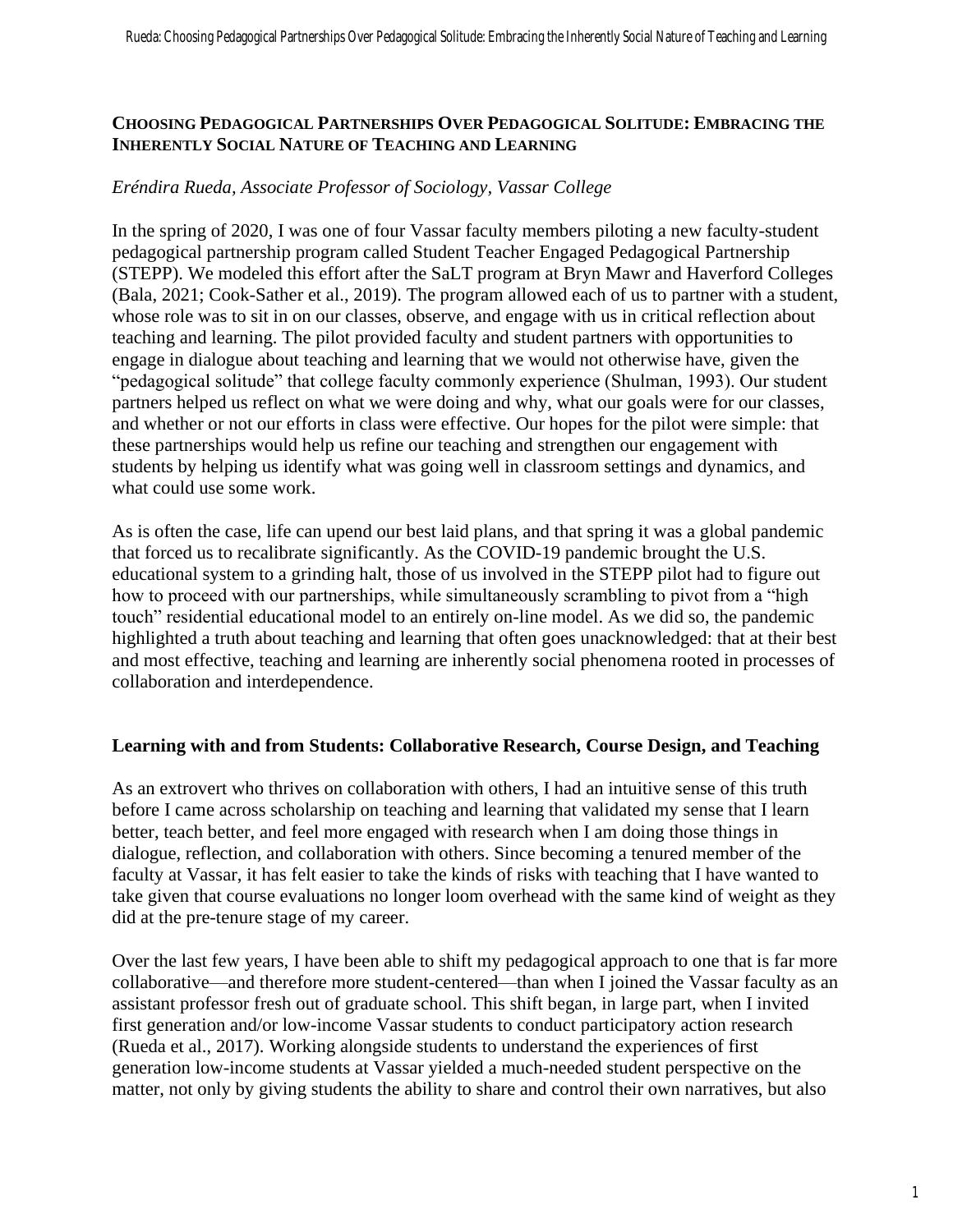by centering their voices in the analysis and recommendations that we were able to provide to the college on an array of issues. As Gibson et al. (2017) note, engaging students as participants and collaborators in research can provide "rich insights into the world and lives of our students" (p. 117), and I quickly learned that the same is true for engaging students as pedagogical partners. In my research and teaching, partnering with students has yielded insights that would have been more difficult to come to on my own.

My first effort at pedagogical collaboration with students came when I asked the students on my research team if they would be interested in creating a new course based on our research. Drawing from the reading we had done to prepare for our research, their interests, and their areas of expertise, we created a 200-level course ("Accessing the Ivory Tower") that has become part of my regular rotation of courses. When I teach the course, members of the research team cofacilitate the topics they are most interested in. Once I experienced the value of collaborating with students on course design and course-facilitation, I have not gone back to doing any of those things on my own. Recently, I have also worked alongside students to revise and update existing courses. I have invited students who have just taken my course to work with me the following semester to discuss course goals, class activities, readings, and assignments. I am thus able to update the course drawing directly from student input. Subsequent iterations of the course have a clear student imprint on them, which the next group of students seem to appreciate, as indicated on course evaluations.

The opportunity to pilot the STEPP program during the spring 2020 semester felt like a natural extension of my desire to avoid the pedagogical solitude of previous years. The STEPP pedagogical partnership provided an opportunity to continue aligning my pedagogical practices with my values as an educator. By working with students to shape what I do in the classroom, how I approach teaching, and course design, I am able to engage with students in ways that foster connections to the course content, with each other, and with me. In these ways, I try to foster a sense of belonging in educational settings and to upend notions of teaching and learning as individual processes that require all of us to "tough it" out on our own.

## **Partners in Course Design and Facilitation: Piloting STEPP**

If there was ever a time when it would be helpful to work with a student partner to think through how I was going to proceed with a class, it was the spring 2020 semester. I welcomed the opportunity to enter into a pedagogical partnership during what I anticipated could be a "complex time" given that I wanted to try something new with the immigration class that I was scheduled to teach (Labridy-Stofle, 2020). I had no idea that the STEPP partnership would also end up serving as a crucial life-line to students during an unexpected time of transition, stress, and vulnerability for everyone.

I had the good fortune of being able to work with a student partner (Kayla Gonzalez '21) whom I had known for several years and who had been a member of the research team when we designed the "Accessing the Ivory Tower" course. Thanks to our previous experience, we had developed the *confianza*—the confidence and trust—that is necessary for pedagogical collaborations to work effectively. Without the mutual reciprocity, familiarity, and trust that this term connotes,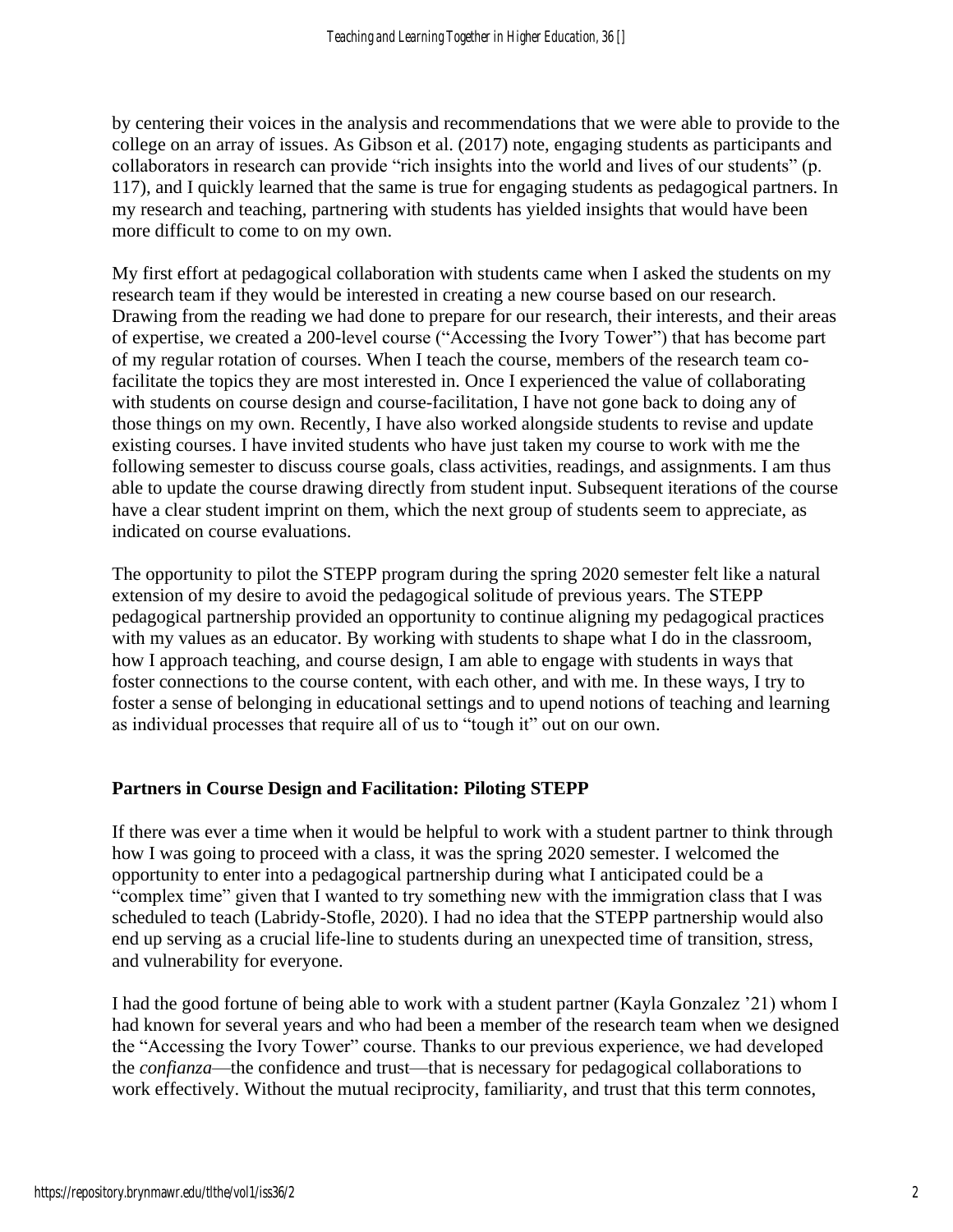the vulnerability, honesty, and risk that are necessary to invite someone into a classroom, have them observe, and feel ready to learn from constructive feedback in order to improve one's pedagogy is more difficult to achieve. Similarly, without that *confianza*, it is more challenging for student partners to feel comfortable subverting the power dynamics inherent in studentfaculty interactions. As student partners have attested to (Bala, 2021; Gallo & Berkey, 2021; Lorenzo, 2020; Weiler & Williamson, 2020)—and my own student partner had articulated during previous pedagogical collaborations—there is a fair amount of hesitation, anxiety, and discomfort that comes with the work of countering "traditional hierarchical structures and modes of interacting" (Cook-Sather et al., 2019, p. 96). Providing direct feedback to professors is not an easy undertaking for many students, regardless of the circumstances. Given how risky these pedagogical collaborations can feel on both sides, I was thankful for the ability to work with a student partner whom I trusted deeply and who had already inspired and supported me to take chances and broaden my teaching.

Feeling uncertain about how students would respond to my plans for our course, Kayla and I met before the semester began to discuss my ideas for restructuring the immigration course: I would chose the topics and readings we would cover in the first half of the semester (e.g. readings that would provide students with background knowledge of the history, theory, and demographics of immigration trends since the mid-1800s), and students would work in pairs to choose the topics and readings for the latter half of the course. Additionally, student pairs would co-facilitate the class sessions dedicated to their chosen topics. With this format, the last seven weeks of the course would reflect student interests. Kayla was instrumental in helping me think through various features of the plan. In these early discussions we reviewed the syllabus for the course, the course goals, the structure of the class, assignments, deadlines, and logistics. Her feedback was invaluable in helping me iron out some of the wrinkles and feel more confident about what I was trying to do with such a different course structure and approach than what I am accustomed to.

Kayla's presence on the first day of class was instrumental. Together we set the tone for the class, established classroom norms, and talked about the structure for the second half of the semester. I remember feeling relieved after our first class meeting. The students had seemed receptive to the idea of how to structure the second half of the class. In retrospect, Kayla's presence in the class and knowledge of what I was proposing seemed to make the plan go over more smoothly. It was not anything that she said explicitly, but perhaps the plan seemed less overwhelming because the students knew she had given me input on the course.

In the first half of the semester, Kayla attended class once a week, after which we met to discuss what my goals were for the class the following week and how class had unfolded on the days that she observed and took notes. The notes that she took were focused on the issues that we discussed in our meeting prior to that class session. For example, she initially focused her observations on classroom community-building efforts: who felt comfortable speaking regularly in class and which activities seemed to encourage more participation from students.

During our weekly meetings, it was incredibly helpful and reassuring to hear Kayla's constructive feedback and perspective about how class dynamics were unfolding. Aside from the occasional opportunity to co-teach a class with a colleague, I have not had the opportunity to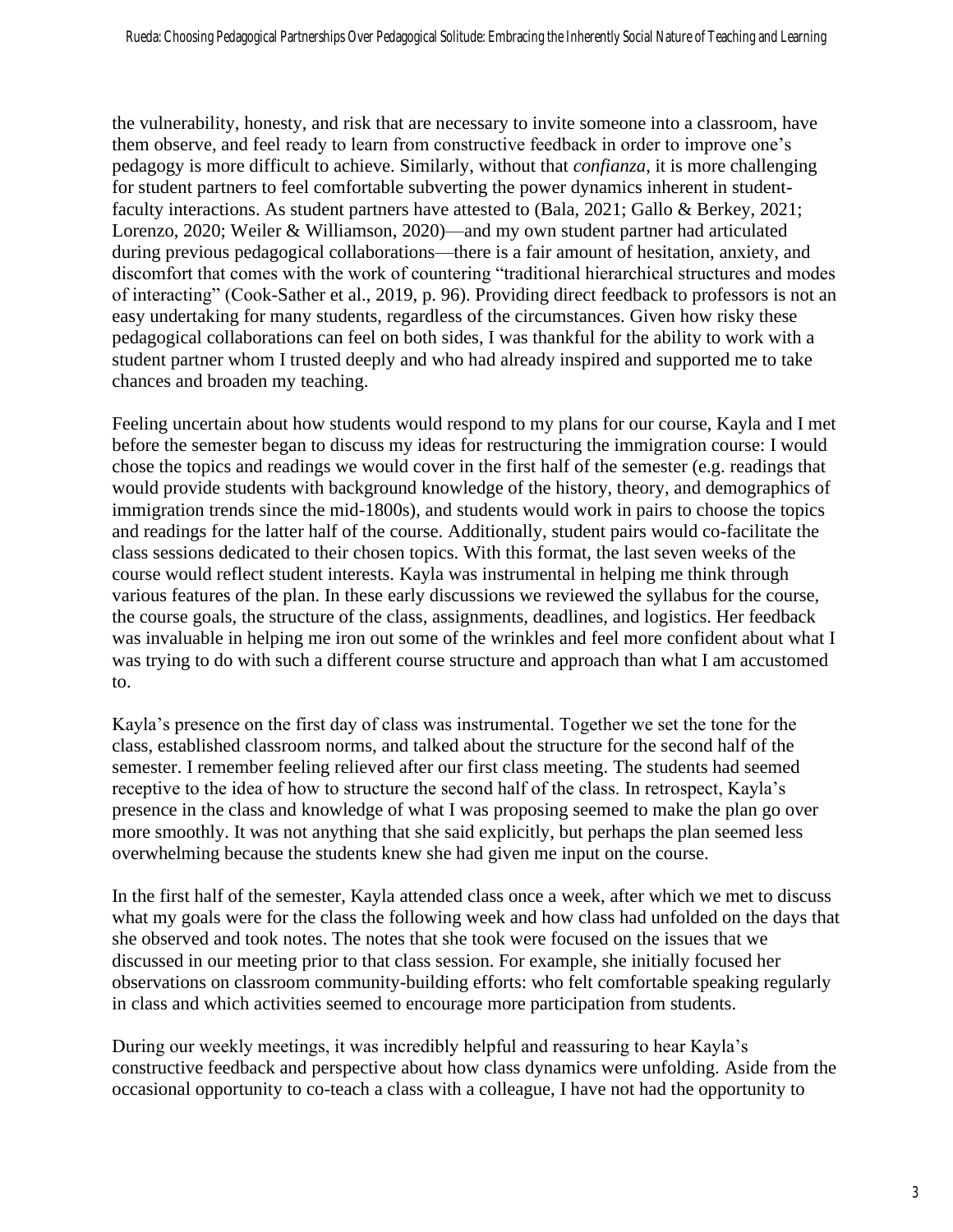have someone observe my teaching and engage in explicit discussions of what I am trying to do, why I am trying to do it, whether or not it is working, and what I might change to better meet the goals I set out for a course or in a given lesson. The opportunity to engage in intentional dialogue about teaching and learning was incredibly refreshing. Kayla and I discussed why things were going a certain way, and how to replicate the good components of the course, while thinking about how to address the things that needed work. I try to engage in that kind of self-reflection when I am teaching on my own, but the STEPP partnership kept me accountable for engaging in that reflection more consistently throughout the semester.

#### **Partners in Crisis: The COVID-19 Pandemic and the Switch to Remote Learning**

In late February, just before Vassar's two-week spring break, Kayla and I discussed how to solicit mid-semester feedback from students to gauge what they felt was (and was not) helpful for their learning experiences in the class. We agreed that students would respond to Kayla, who would then read and compile an overall summary to discuss with me. We drafted a feedback form using Google Forms asking students to reflect on how an array of class features shaped their learning (e.g. different types of class activities, classroom dynamics, their level of comfort participating in class discussion, their experience in office hours, and what concerns or questions they might have about the plan for them to co-facilitate class discussion in the second half of the class). I was hopeful that student feedback would provide a sense of what to keep in mind for the latter half of the class, particularly in regard to what students felt about co-facilitating class discussions and taking intellectual ownership of the topics they had chosen for us to cover.

As was the case for other faculty-student partnerships during the spring 2020 semester, our plans for soliciting mid-semester feedback from students in the course fell by the wayside as the COVID-19 pandemic scattered everyone to all corners of the globe. Rather than focus on how class had gone in the first half of the semester, all subsequent emails, polls, and Zoom meetings with Kayla and students in the class were focused on figuring out how to proceed together and build a responsive learning community given the radically different and unanticipated circumstances we now found ourselves in (Weiler & Williamson, 2020). Thankfully, the bulk of the syllabus for the last seven weeks of the course had been filled out by the time spring break rolled around. As a class, we had set aside a bit of class time once a week in the first seven weeks of the semester to agree collectively on the topics that students wanted to cover in the second half of the course. Students had also paired up to find readings to add to the syllabus. However, once the college announced that we would not be returning to campus to finish up the spring term, the key question in my mind was whether it would be asking too much of students to proceed with the original plan to have them co-facilitate their chosen topics and readings.

Kayla and I met over Zoom during spring break to brainstorm what elements of the original plan seemed feasible and which ones might pose an undue burden on students, whose new learning situations were far more unequal in terms of space, resources, and time than they were when they were all living on campus. Thanks to her encouragement and the ability to use our conversations as a sounding board for the approach I was intuitively imagining, we were able to set a supportive tone in the class at a time when so many things were in flux. I shifted things around a bit for the second half of the syllabus and worked with Kayla to rethink the assignments, so that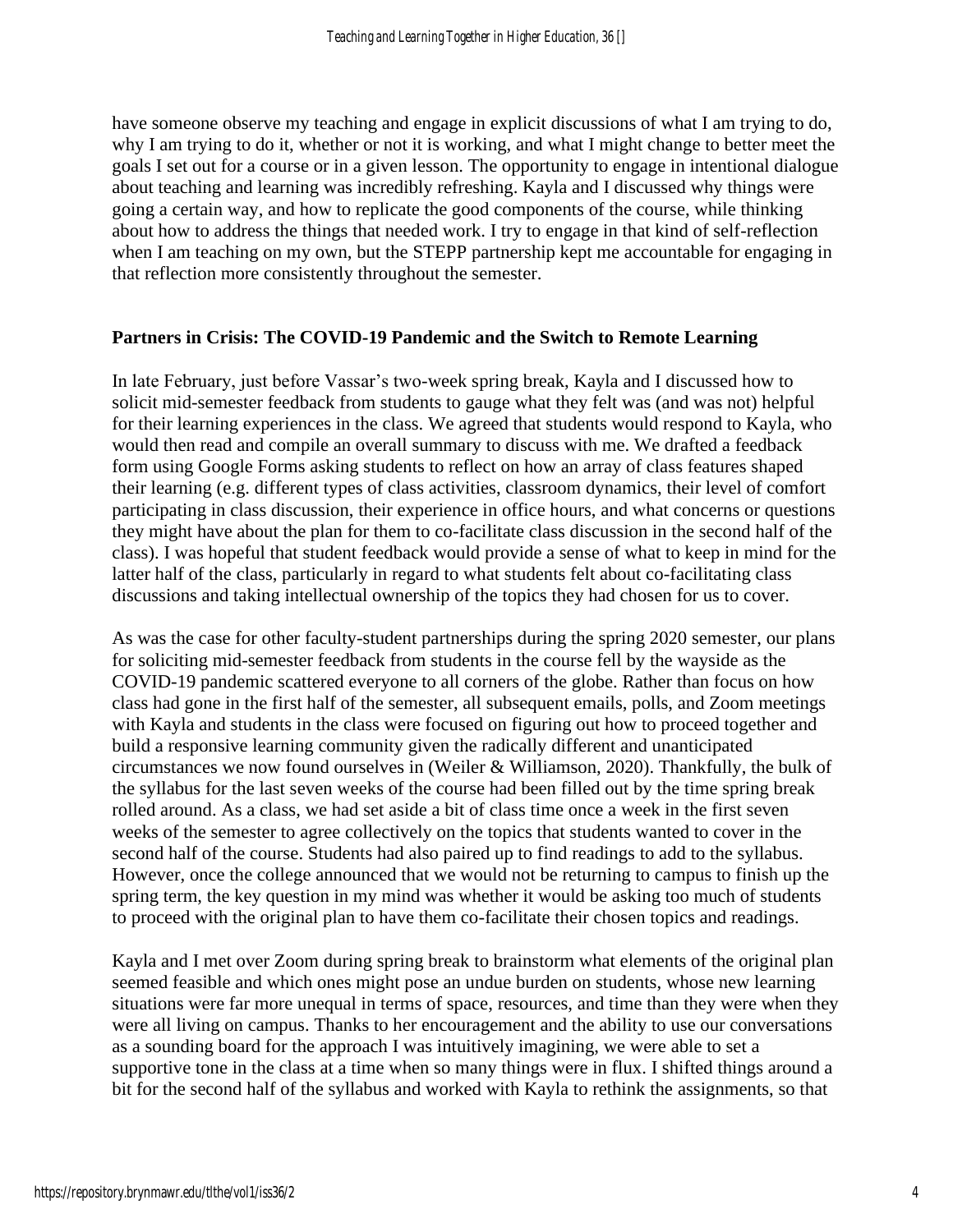when we had our first class meeting on Zoom after spring break, I had already made changes to the syllabus and communicated clearly to my students that we would be gauging how to proceed with the course at every step of the way in order to ensure that I made adjustments as-needed. With that joint-messaging from Kayla and me during our first Zoom class session, the students were better able to imagine sticking to the original plan of co-facilitating the topics and readings they had chosen.

Given how much everyone was juggling as we figured out together how to do teaching and learning through Zoom, those of us involved in the STEPP pilot agreed that it made sense for each student-faculty pair to figure out what worked for them. Kayla and I were able to keep our collaboration going through several weeks of on-line learning. We did what we could to borrow from the model of classroom observation that we had been using during in-person classes, with Kayla joining class sessions over Zoom to observe discussions in breakout rooms, and wholeclass discussions when we were all on the same screen. We quickly learned that it was difficult for us to observe classroom interactions and participate in discussions in the way that we did when we were learning in person. The 20-30 minutes at the beginning and end of each class session when we were all together made it easier to observe and engage with students, but not the smaller group discussions that happened in separate break-out rooms. At that early stage in learning how to use Zoom features, the only way I knew how to move Kayla around from one breakout room to another was to sit in the main session by myself and wait for her to leave a break-out room and then rejoin me in the main session so I could put her in another breakout room. It felt cumbersome and I felt useless waiting in the main session. There was a level of disconnect from my students and the discussions that made me feel uncomfortable in those early days of learning how to use Zoom. After those first few weeks, our STEPP on-line partnership became more difficult to maintain for additional reasons. Kayla was not immune to the array of disruptions that were occurring in students' lives, so we reprioritized how she should spend her time. As a senior, it made far more sense for her to focus her energies on successfully completing the courses she needed in order to graduate.

## **Partners in Successful Pedagogy**

Participating in the STEPP partnership helped me set the tone for the kind of pedagogical collaboration that I had envisioned for the students who were enrolled in my immigration class that spring. On its own, the STEPP partnership helped blur the traditional notions of faculty-asexpert and student-as-novice, which made it easier to extend that model of learning to what I was asking students to do in the course. Having students choose the topics and readings for the last seven weeks of the course and co-facilitate those sessions made learning and teaching less hierarchical because they had control over the direction and content of the course, and because they were learning from each other, not just from me. The STEPP partnership and the structure of the course also encouraged students to think of themselves as experts of their learning experiences and needs.

I was not certain whether students would experience the increased interactions required to pull off the second half of the course as helpful or stressful given the less-than-ideal context we were in that spring. Much to my relief, it was the former and not the latter. The second half of the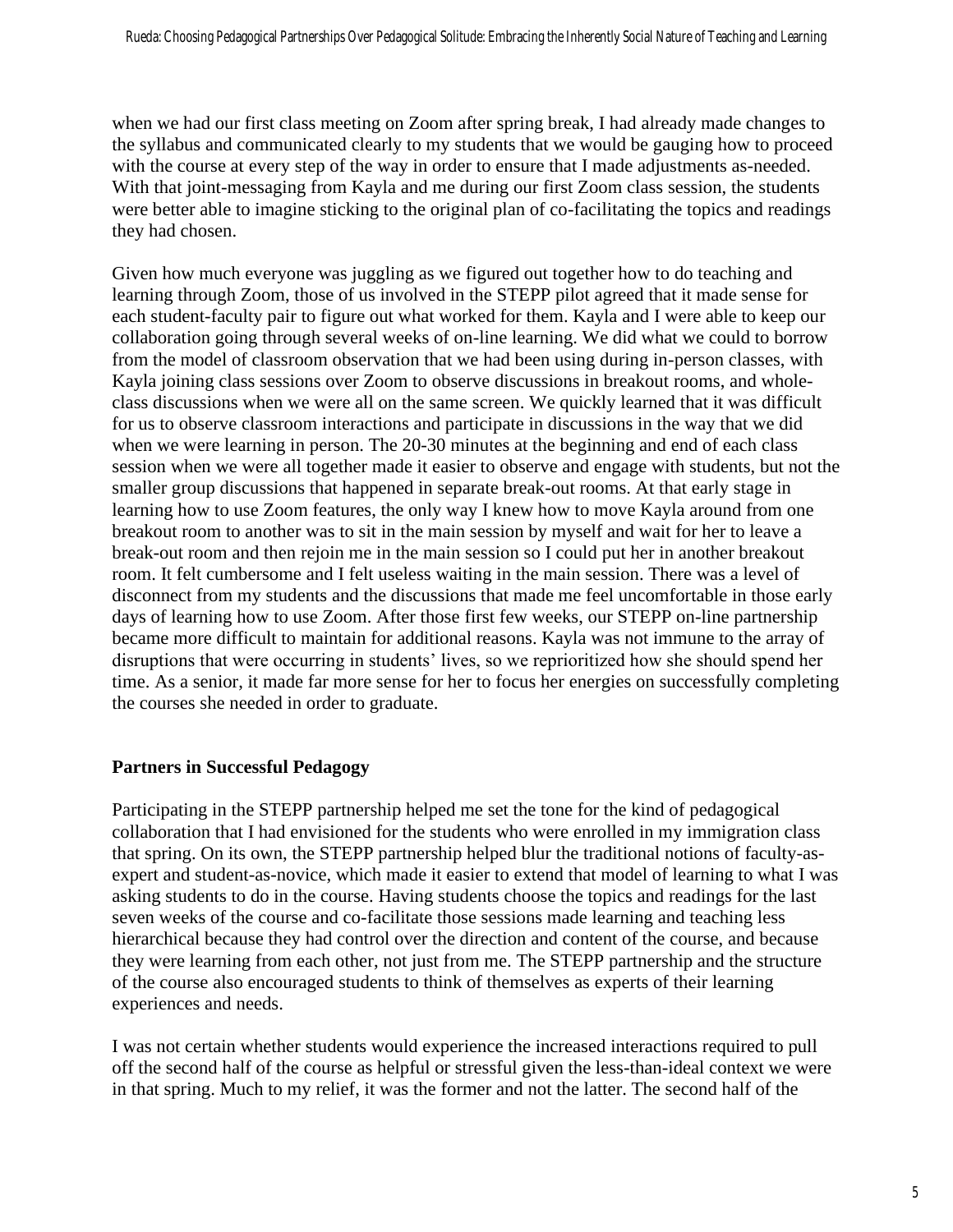course required far more meetings with students to prepare for how students would go about cofacilitating their class sessions. I met at least once with every student pair to prepare for the class sessions they were in charge of, which allowed me to check in with students regularly, gauge what students needed in a given week, and make the necessary modifications to class. At every moment I was prepared to take over the class again and I made that clear to students, but because of our constant communication and the modifications that we made to the course, not a single student pair relinquished their turn to facilitate class discussion. Students remained intellectually engaged and were creative in their approaches to class sessions. For example, in some weeks, the student pairs decided to start the class at 11:00 am EST, rather than 10:30 am, so that their peers on the West Coast had more time to rest. On those days, student pairs assigned a short video clip or an activity for students (e.g., a free-write) to do off line. Since we always circulated the lesson plan a day in advance, everyone had the opportunity to view the material or engage in the activity the night before if they wanted to use those 30 minutes differently. In some cases, students asked if they could modify their topics and find new readings (e.g., the student pairs focused on immigrants and labor, and immigrants and health, chose new readings that addressed how the pandemic was impacting immigrant labor and immigrant health), which allowed us to use class meetings to discuss what we were seeing going on around us in the context of the pandemic.

In the end, the class worked beautifully despite the pandemic, the uncertainty, and the stress. I did not have the kind of drop-off in attendance, participation, or intellectual engagement that I had expected. Students' desire to continue with synchronous class sessions and willingness to maintain as much of our original plan as possible reflects what other student-faculty partners discovered about the spring 2020 semester—"the importance of stability and community during turbulent periods" (Weiler & Williamson, 2020). Having Kayla to talk through all of that helped me feel more confident about the approach that I was trying to take with the course during the pandemic. Kayla was a lifeline to students in a moment when that kind of connection was incredibly important. She provided valuable feedback that helped me gauge just how much flexibility, leniency, and compassion were needed to help support students through the shift to remote learning and to the array of feelings that emerged as the pandemic unfolded, alongside an economic downturn, and waves of civil unrest across the country.

Though my STEPP collaboration with Kayla ended before we completed the semester, I credit the success I had teaching during the spring 2020 to our pedagogical partnership. Kayla provided feedback from a student's perspective at critical points in the semester—in moments when that feedback had the most important and profound impact on the trajectory of the course. The partnership I had with Kayla also influenced the interactions that I had with the students in my class. I am convinced that the very structure of the course in the second half of the semester which required more collaboration among students and with me—in part accounts for the success we had together as a class, but so did the fact that the students saw how much I valued my pedagogical partnership with Kayla.

The STEPP pilot was a fantastic relationship-building initiative between faculty and student partners, but I feel strongly that working with a student partner in this way also communicates something to the students in our classes. By having a student pedagogical partner, we communicate very clearly and concretely to students enrolled in our classes that their input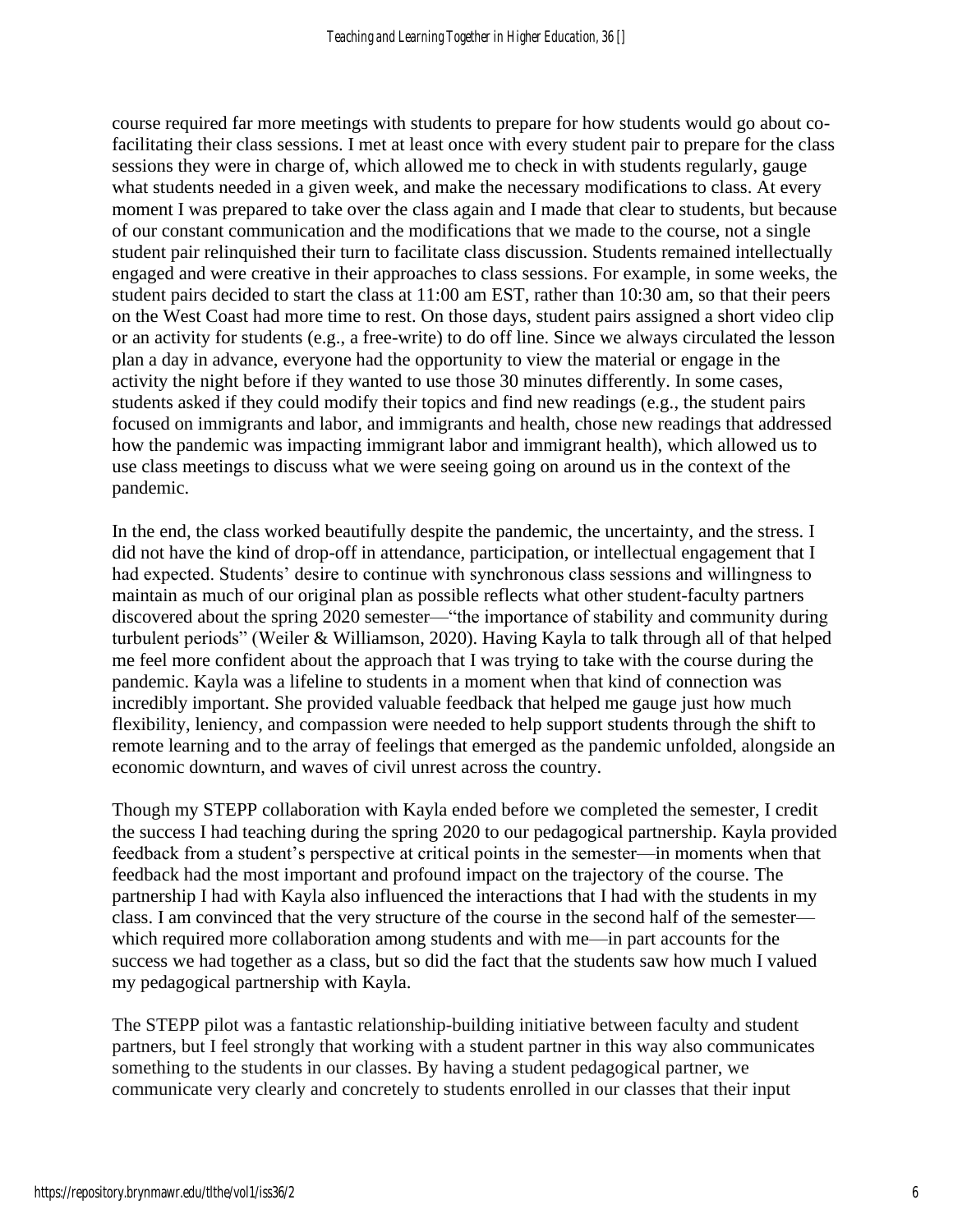matters to us and that we are open to having conversations about what we are doing in the classroom and how it is working. Ideally, over time, it will not just be our STEPP partners who feel comfortable engaging us in conversations about how our classes are going, and we as faculty will feel braver about inviting more of our students into pedagogical collaborations. Continuing to build *confianza* with more of our students may allow us to create "brave spaces" in the classroom and in our pedagogical partnerships, where faculty and students are committed to taking care of each other as they take risks, make themselves vulnerable, and learn from one another (Arao & Clemens, 2013; Cook-Sather, 2016; Weiler & Williamson, 2020). Together, these threads will help all of us acknowledge and embrace the inherently social nature of teaching and learning.

# **References**

- Arao, B., & Clemens, K. (2013). From safe spaces to brave spaces: A new way to frame dialogue around diversity and social justice. In L. M. Landreman (Ed.), *The art of effective facilitation* (pp. 135-150). Stylus Publishing, LLC.
- Bala, N. (2021). A STEPP into uncertainty: Pursuing passions to embrace pedagogical risks. *Teaching and Learning Together in Higher Education,* 33. <https://repository.brynmawr.edu/tlthe/vol1/iss33/4/>
- Cook-Sather, A. (2016). Creating brave spaces within and through student-faculty pedagogical partnerships. *Teaching and Learning Together in Higher Education,* 18. <https://repository.brynmawr.edu/tlthe/vol1/iss18/1/>
- Cook-Sather, A., Bahti, M., & Ntem, A. (2019). *Pedagogical partnerships: A howto guide for faculty, students, and academic developers in higher education.* Elon University Center for Engaged Learning Open Access Series. <https://www.centerforengagedlearning.org/books/pedagogical-partnerships/>
- Gallo, A., & Berkey, B. (2021). How a multi-year, multifaceted, and iterative partnership can change teaching, learning and research. *Teaching and Learning Together in Higher Education,* 32. <https://repository.brynmawr.edu/tlthe/vol1/iss32/5/>
- Gibson, S., Baskerville, D., Berry, A., Black, A., Norris, K., & Symeonidou, S. (2017). Including students as co-enquirers: Matters of identity, agency, language and labeling in an International participatory research study. *International Journal of Educational Research 81,* 108-118.
- Labridy-Stofle, C. (2020). Uprooted rhizomes: Collaborating in times of troubling transitions. *Teaching and Learning Together in Higher Education*, 30. <https://repository.brynmawr.edu/tlthe/vol1/iss30/4/>

Lorenzo, A. (2020). My personal troubled transitions into student-teacher